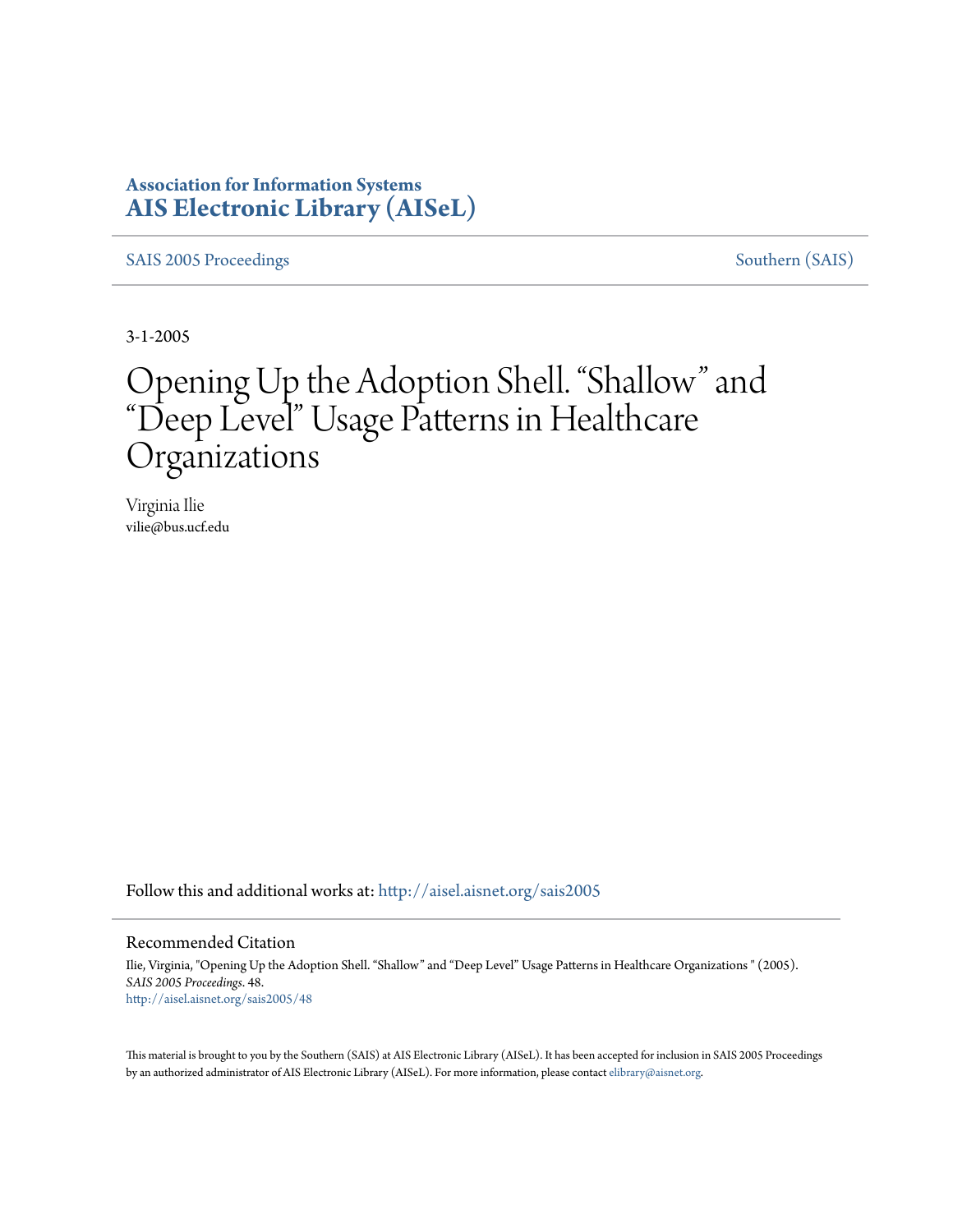## **OPENING UP THE ADOPTION SHELL. "SHALLOW" AND "DEEP LEVEL" USAGE PATTERNS IN HEALTHCARE ORGANIZATIONS**

**Virginia Ilie University of Central Florida**  vilie@bus.ucf.edu

#### **Abstract**

*This study builds on organizational theories and the Theory of Reasoned Action (TRA) to investigate individual responses to introduction of information systems in healthcare organizations. We argue that usage has been often times conceptualized too narrowly in IS research as adoption or rejection of IS. We aim to open up the concept of use and uncover different types of adoption responses when it comes to introduction of new information systems in organizations. We conceptualize use based on organizational theories (Kelman, 1957; Kostova, 1999; Kostova & Roth, 2002) as being comprised of two elements: implementation and internalization. Variations in the levels of these two components lead to different usage patterns that we call "shallow" use and "deep" level use. Implications for theory and practice are discussed.*

 **Keywords:** IT adoption and use, types of use, TRA, mandatory settings, shallow use, deep use.

## **Introduction**

Recently there has been an increased interest and focus on the IT and healthcare as President Bush has identified health information technology as one of the most important technology areas for America's future. "America needs to move much faster to adopt information technology in our health care system. Electronic health information will provide a quantum leap in patient power, doctor power, and effective health care" said Tommy Thompson, Health & Human Services Secretary on July 21, 2004. He further mentioned that health information technology can improve quality of care and reduce medical errors, by cutting healthcare costs by 10%.

However, in order for IT to bring all the enhanced effectiveness in healthcare, healthcare professionals must use IT. Devaraj & Kohli (2003) in their study in a healthcare setting and found that technology usage was positively associated with measures of hospital revenue and quality such as mortality, revenue per admission and revenue per day. Thus, the final benefits from IT seem to be determined by its users. The prospect for a significant impact of IT is contingent on how physicians are prepared for the introduction of computers to their work routine and how they take to it (Morrissey, 2001).

Little is known about the adoption and use of healthcare IS among healthcare professionals. Some doctors may resist IT innovations as they are not familiar with IT or they may view IT as a clerical or nursing task. The objective of this study is to investigate individual responses to introduction of information systems in healthcare organizations and uncover whether there are different types of IS usage behavior. The importance of this research stems from the fact that usage has been conceptualized in IS research as dichotomous: adoption or rejection. As we will show in the next section, we propose a finer grained conceptualization of system usage. The following are the research questions guiding this study:

*RQ1: How do healthcare professionals react to the introduction of new systems? RQ2: What types of adoption patterns can be observed in their behavior? RQ3: What leads to faithful use?* 

## **Theoretical Background**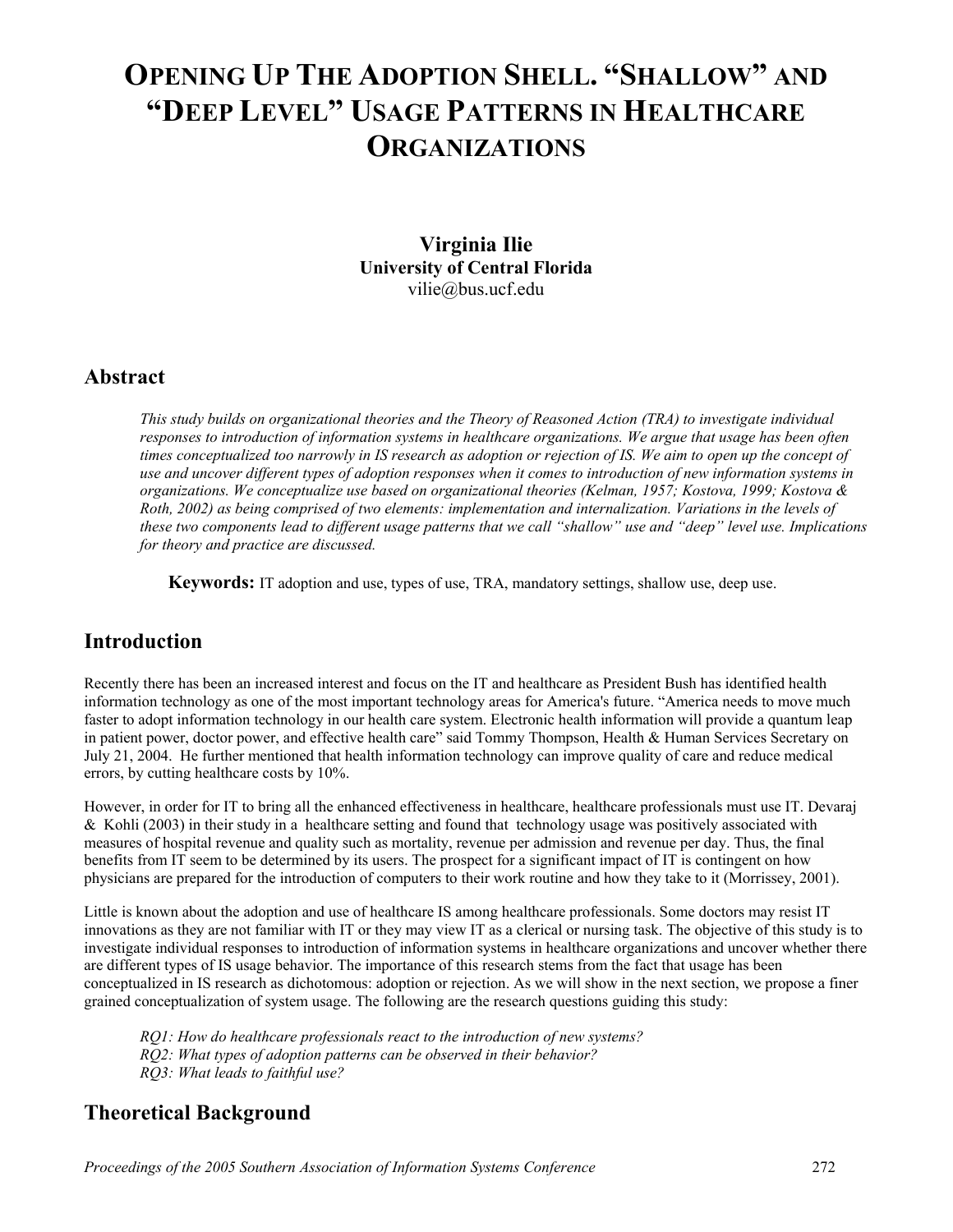In this study, we are drawing from organizational theories (Kelman, 1957; Kostova, 1999; Kostova & Roth, 2002) and the Theory of Reasoned Action (Ajzen & Fishbein, 1980). We briefly review each theory in the next paragraphs.

#### **Organizational Theories**

Kostova (1999 p.311) theorized the adoption process of a quality management system as being comprised of two distinct elements: (1) the diffusion of a set of rules (that may come with a new technology being implemented) and (2) the transmission of an "infused with value" meaning of these rules among the individual recipients. In this view, "adoption does not end with the formal rules describing a particular practice but continues until these rules become internalized" by individuals affected by the introduction of a new practice (Kostova, 1999). Thus, in this view, successful adoption of a practice (or system) is seen as a two stage process: the *implementation* of a system and the *internalization* of the belief in the value of the adoption (Kostova & Roth, 2002).

Kostova (1999 p. 311) defines "implementation" as the degree to which a potential adopter follows the formal rules implied by a practice. Implementation is expressed in the external and objective behaviors and the actions required or implied by the practice (Kostova & Roth, 2002). "Internalization" is defined as the state in which the individual adopters attach symbolic meanings to a practice being introduced. Internalization reflects the positive attitudes and perceptions about the value of a practice (Kostova & Roth, 2002) that goes beyond its initial adoption towards the institutionalization of the practice in a work setting. To this extent, variation in the adoption response is reflected in different levels and configurations of these two components, implementation and internalization.

Saka (2002) and Wood & Caldas (2002) uncovered multiple paths to adoption of work practices and TQM systems respectively, thus pointing out that usage is not uniform across individuals and organizations. Different types of usage including "ceremonial usage" have been uncovered based on different levels of implementation and internalization.

#### **The Theory of Reasoned Action (TRA)**

TRA (Ajzen & Fishbein, 1980) is a widely studied theoretical model from social psychology designed to explain virtually any human behavior. According to TRA a person's performance of a specified behavior is determined by his or her behavioral intention to engage in the activity. Behavioral intention is jointly determined by the person's attitude and subjective norm concerning the behavior in question. Attitudes capture an individual's positive or negative feelings about performing the target behavior. Subjective norms capture an individual's assessment of the extent to which important referent others would desire the performance or nonperformance of a specific behavior.

TRA has received support across a variety of disciplines such as psychology, sociology, marketing and IS (Agarwal, 2000). In IS, TRA is the theoretical foundation for one of the most well known theories, the TAM (Davis et al., 1989). TRA has been empirically tested and has found support in the context of acceptance of IT in a variety of IS studies (Taylor & Todd, 1995; Karahanna et al, 1999) to name a few.

## **The Context of Information Systems Use**

The context of IS use can be seen as a continuum ranging from mandatory use to voluntary use. However, most adoption contexts fall close to one extreme or another. A mandatory use environment is defined as one in which users are required to use a specific technology or system in order to keep and perform their jobs (Brown et al., 2002). In this case, there are limited alternatives to use of the system. A voluntary use environment is the one in which individual users perceive the adoption/use decision to be a willful choice (Brown et al., 2002).

When it comes to technology, many adoption environments are not volitional (Ram & Jung, 1991 as cited by Brown et al., 2002). Many decisions to implement new information systems are made by the upper management and individual users affected by these decisions have sometimes no control over these decisions. In a healthcare environment, it is usually the parent corporation that decides upon the introduction of a new system in all of the hospitals under its control.

## **Different Types of IS Usage Behavior**

It is important to distinguish between different types of adoption responses when it comes to information systems. It is when the individuals engage in "deep usage" that enhanced performance is achieved rather than when individuals use a system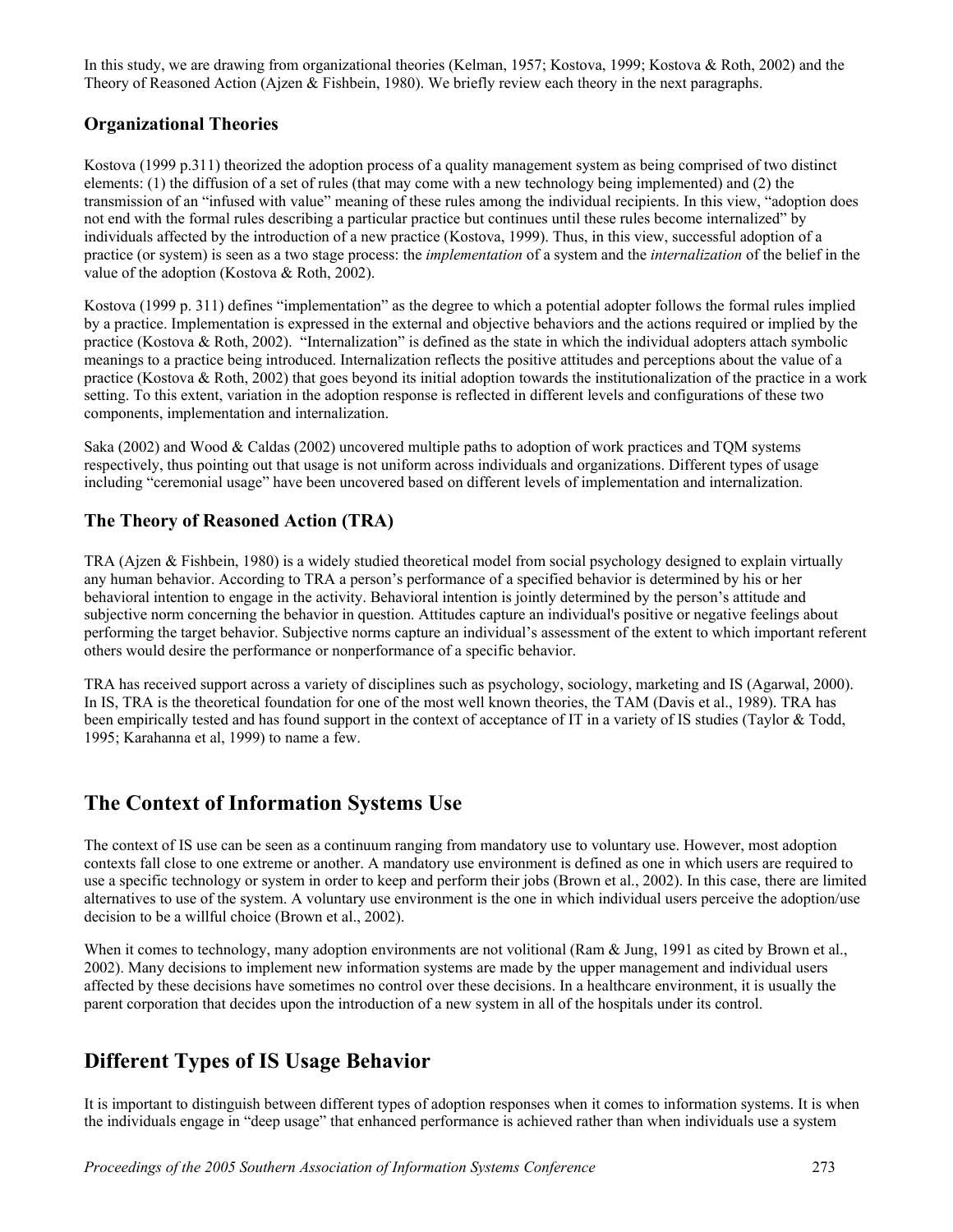superficially. Our premise is that an IT may be fully understood and faithfully used by some users while some others may appear to use the IT without fully taking advantage of its capabilities.

In this context, we define "shallow use" or "instrumental use" as a minimal use of an IS as a response to coercive or mandated pressures from the part of management. "Deep usage" or "ceremonial usage" occurs when individuals use a system at its fullest by taking full advantage of its capabilities. As pictured below, shallow usage is only the top of the iceberg or a façade usage; users may only use a system because it is mandated but not take advantage of its capabilities. In this case, real change is not permitted, things are done the same way as before the introduction of the new technology. Deep level usage reflects the effective use of the technology in an instrumental manner that can potentially change the way work is carried out in the organization. Technology is fully understood and used in problem solving processes (Bush, 1987).



**Figure 1: Shallow and Deep level usage patterns** 

## **A Model of Information Systems Use in a Mandatory environment**

Our model integrates organizational theories and TRA to theorize about two distinct usage behaviors: "shallow" and "deep level" usage. Our focus is on a mandatory type of environment where an organization's upper management decides to introduce a new IT system, which seems to be the case with many healthcare systems. Our model is presented in Figure 2 below.

We theorize that in a mandatory adoption environment, coercive or mandated pressures to adopt a system will automatically lead to its implementation as individuals affected will not have a volitional choice whether to use the system or not. However, it is attitudes (internalization) that would determine the different types of usage. To the extent individuals form positive attitudes about a system, they will internalize its use, (see the system compatible with their value system) and they will form a behavioral intention to use it in a "deep" or "instrumental" manner. To the extent individuals do not form positive attitudes about a system, they will solely implement it because it was mandated but not fully use it ("shallow" usage).

In both cases, based on TRA, behavioral intention determines the actual behavior to use an IS either in a "shallow" or "deep" manner. It is important to emphasize that in a mandatory context, implementation may be a given, individuals usually do not have any choice other than using a system. However, usage may be only superficial, with users minimally using a particular system without actually believing the system has the potential of enhancing the way they do their work. It is internalization that finally determines the depth of usage behavior. Distinguishing between different types of IS usage is important as it is only when individuals use a system faithfully that IT can bring benefits such as enhanced productivity and organizational performance.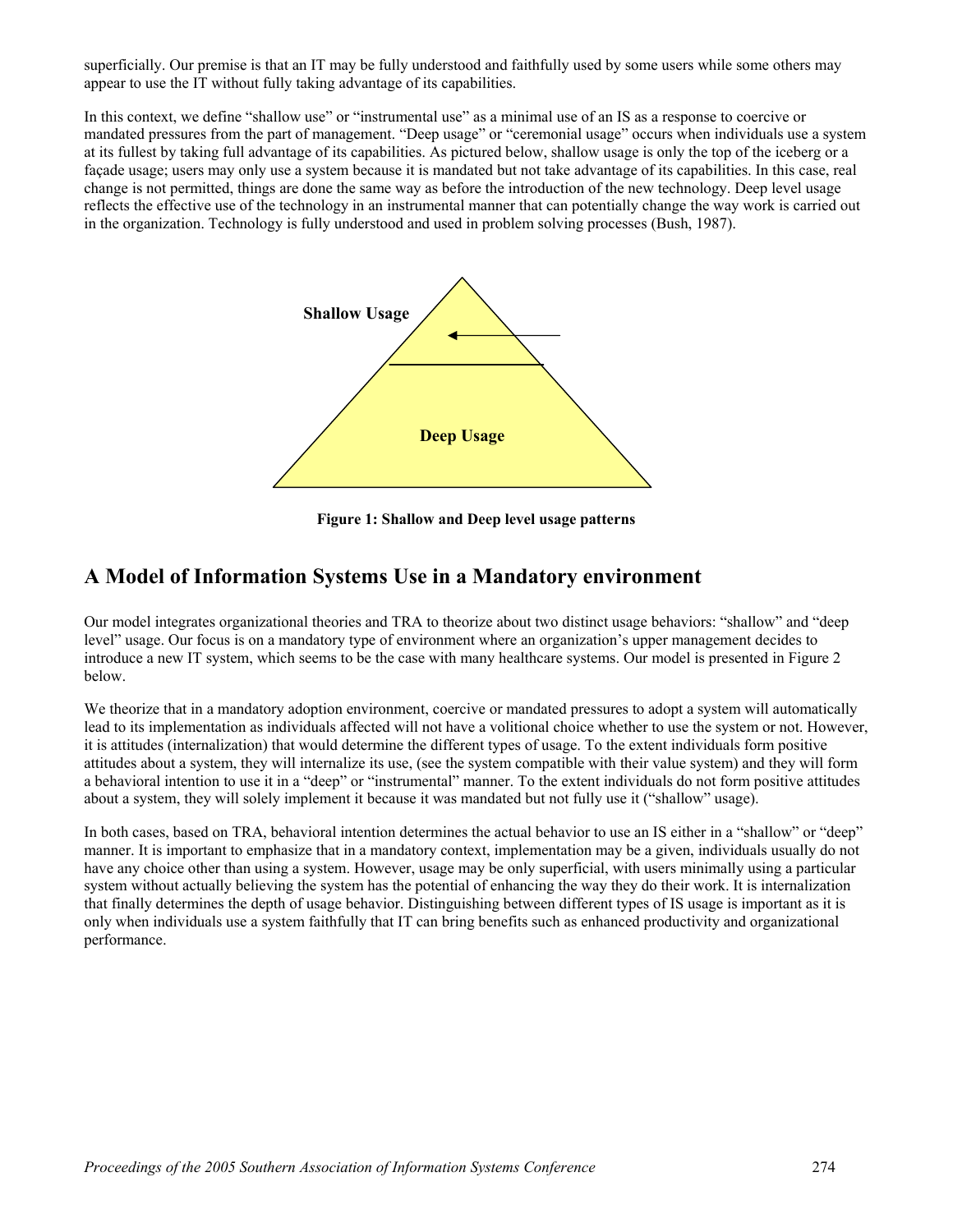

**Figure 2: A model of IS use in a mandatory environment** 

The following propositions emerge from our model:

*P1: The more coercive the pressure for adoption of an IT system, the more likely it is that the system will be implemented (in a mandatory setting).* 

*P2: Formation of positive attitudes about an IT system being introduced and the internalization of such attitudes will lead to a behavioral intention towards adopting the system in a "deep" manner.* 

*P3: Formation of negative attitudes about an IT system being introduced and the internalization of such attitudes will lead to a behavioral intention towards adopting the system in a "shallow" manner.* 

## **Implications**

Our research has implications for the acceptance, use and implementation of new healthcare systems. As the healthcare environment is rapidly increasing investments in IT, it is important to conduct a study to understand technology acceptance and use in this environment. This would be beneficial not only for other academics (as a starting point to test this model) but also for managers and other healthcare professionals to better understand how individuals can react to introduction of new IT systems in such an environment.

This research uncovers the subtle levels of technology usage in the workplace. We argue that IS usage has been conceptualized too narrowly and we seek to expand usage by conceptualizing two different types of usage behavior. This is important as some individuals may appear to use IT in the workplace, but actually resisting it in subtle ways by minimally using the system. In fact, "shallow" use may be a form of user resistance.

Our research has also implications for the management of the change process in healthcare organizations. It is important to point out that a new IT will always bring about change, but sometimes this change can be encapsulated or controlled by individuals that are not ready for a change yet. It is only when individuals use a system in a "deep" manner that real change is achieved leading to improved job performance and organizational performance. Managers should be aware of these types of usage behaviors when introducing new IT systems.

#### **References**

Agarwal, R. (2000). *"Individual acceptance of information technologies"*, in Framing the Domains of IT Management, Robert Zmud Eds.